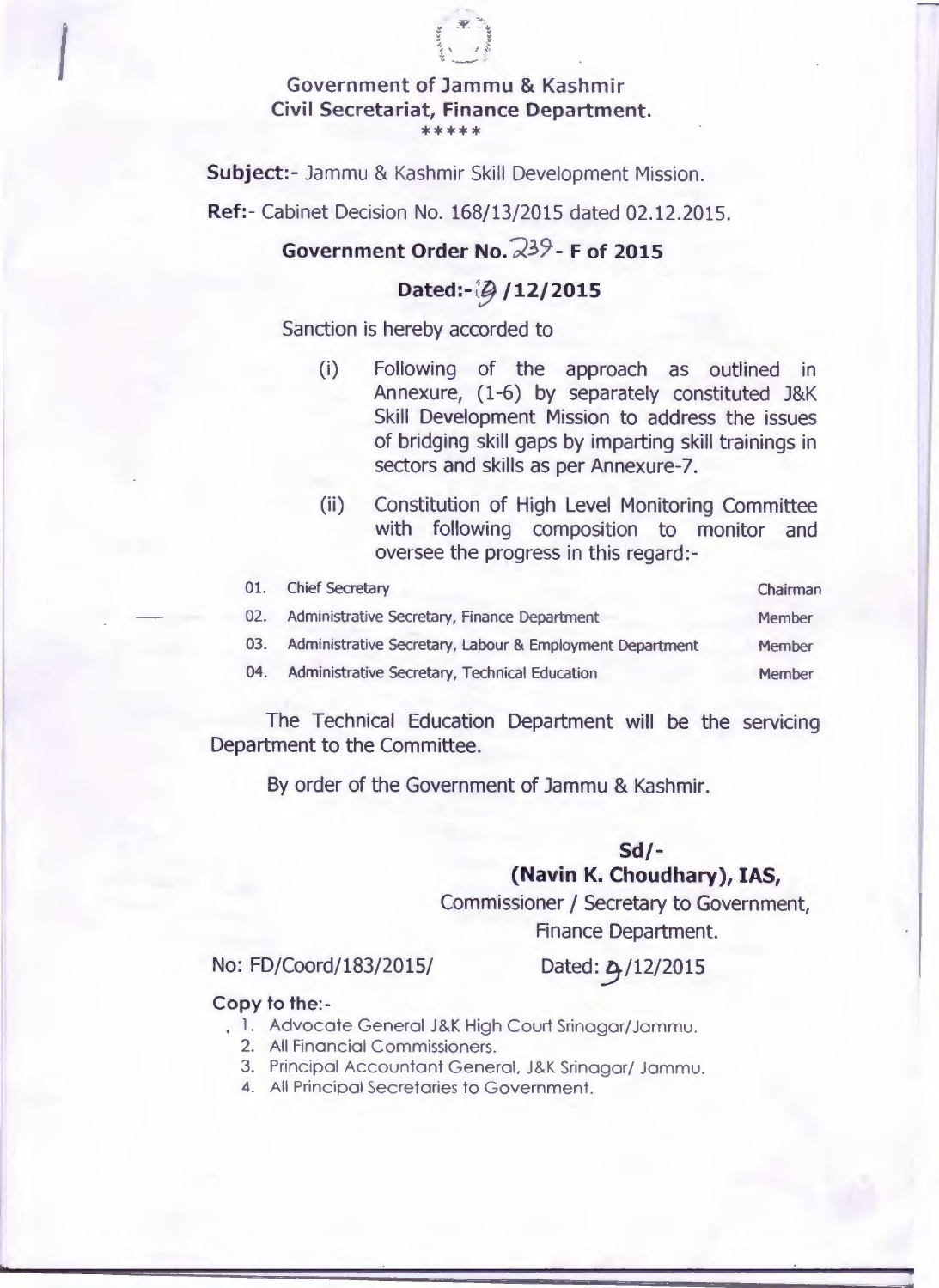- The grading redding that hard the Chief Minister
- Philadelphia Hotel Light the Governor
- Chieffles Faul Others J&K Jammu.
- 8 All Commissioner / Secretaries to Government.
- 9. Principal Resident Commissioner, 5-Prithvi Raj Road New, Delhi,
- 10. Divisional Commissioner Kashmir/Jammu.
- 11. Commissioner of Vigilance, J&K Srinagar.
- 12. Secretary to Chief Justice J&K High Courts Sringgar /Jammu.
- 13. Registrar General, J&K High Court Srinagar/ Jammu,
- 14. Director General Accounts & Treasuries / Budget.
- 15. Director General Funds organization J&K.
- 16. Director General Audit & Inspections.
- 17. All Head of Departments / Managing Directors/ Chief Executive of State PSU's / Autonomous Bodies.
- 18. Secretary J&K Public Service Commission.
- 19. All District Development Commissioners.
- 20. Secretary, J&K Legislative Assembly / Legislative Council.
- 21. Principal Northern Zonal Accountancy Training Institute Jammu.
- 22. Director Accounts & Treasuries Srinagar / Jammu.
- 23. Principal Accountancy Training School Srinagar.
- 24. Director Information J&K Srinagar / Jammu.
- 25. All Director Finance/Financial Advisors & CAO's.
- 26. Joint Director Funds organization Srinagar/Jammu.
- 27. CAO, Irrigation & Flood Control Organization Srinagar / Jammu.
- 28. All Treasury Officers.
- 29. General Manager, Government Press for publication in Government Gazette.
- 30. Chief Accounts Officer, Examiner Local fund Audit Cell.
- 31. Principal Private Secretary to Chief Secretary.
- 32. Private Secretary to Hon'ble Ministers/Hon'ble Ministers of State for information of the Hon'ble Ministers.
- 33. All officers / Section officers of Finance Department.
- 34. President Non-Gazetted Employees Union Civil Secretariat Srinagar/ Jammu.
- 35. I/c Website, FD. (www.jakfinance.nic.in).
- 36. I/c Website, GAD. (www.jkgad.nic.in).
- 37. Government order file (W2scs).

Director (Codes) **Finance Department**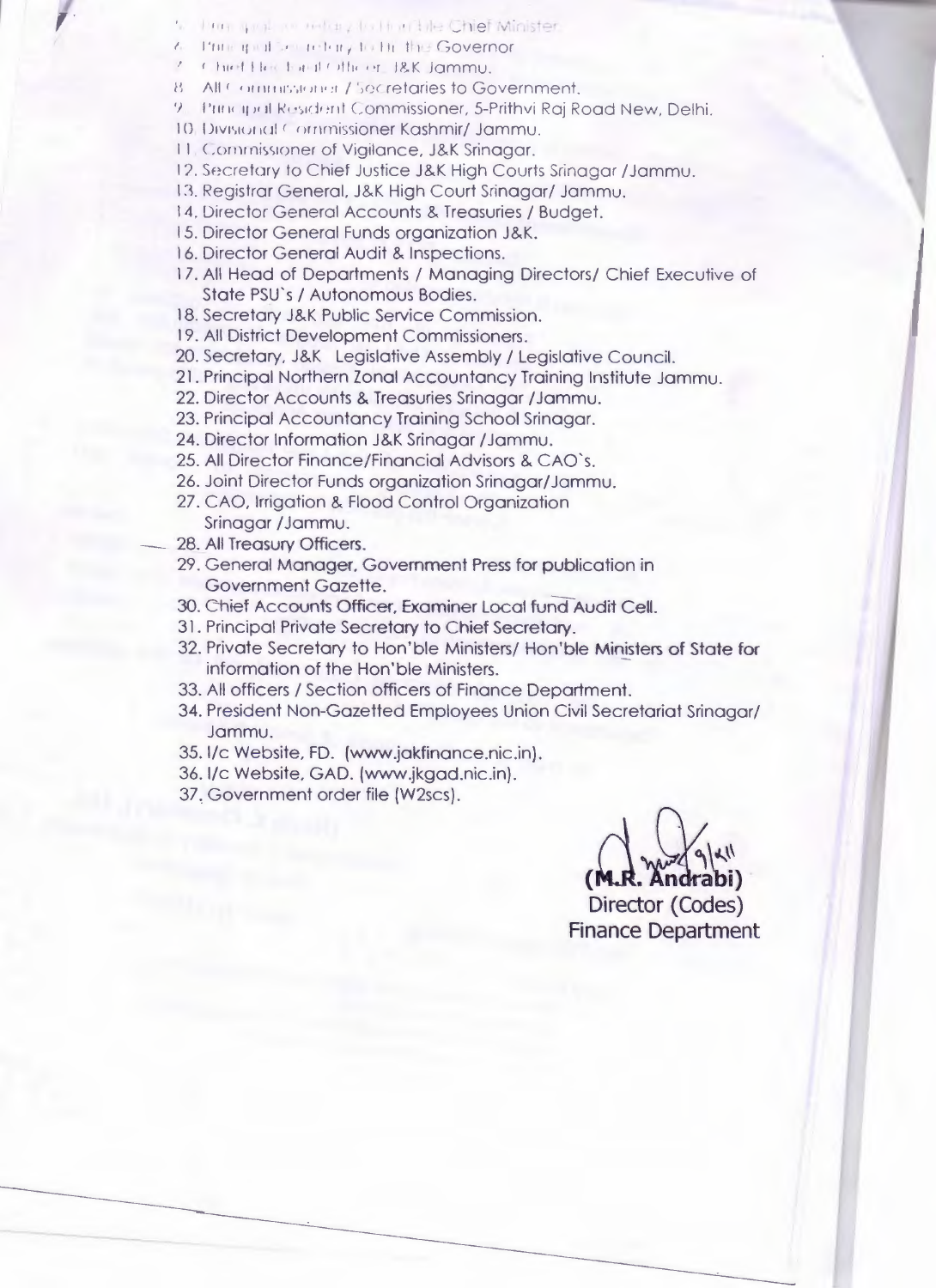### Annexure-1

## Qualitative skill gaps

| <b>Sector</b>             | Key job role                            | Key skill gaps in Jammu and Kashmir                                                                                                                                                                                                                                                                                                                                                                                                                                                         |
|---------------------------|-----------------------------------------|---------------------------------------------------------------------------------------------------------------------------------------------------------------------------------------------------------------------------------------------------------------------------------------------------------------------------------------------------------------------------------------------------------------------------------------------------------------------------------------------|
| Agriculture and<br>allied | Cultivator/<br>agricultural<br>labourer | Lack of awareness of the modern<br>farming techniques.<br>Lack of awareness of the supplements.<br>$\bullet$<br>Lack of awareness of the extension<br>services.<br>No knowledge on the extent to which<br>the primary produce can be modified to<br>increase the value.<br>Lack of knowledge on<br>product<br>diversification.                                                                                                                                                              |
|                           | <b>Extension</b><br>workers             | Inability to guide the farm level<br>$\bullet$<br>workers on the modern techniques<br>Lack the basic qualification i.e. a<br>degree in agriculture hence not aware<br>of the basics<br>Inadequate knowledge on the cropping<br>pattern that is unique to the regions in<br>the state $-$ sowing usually is from mid-<br>April to May in Ladakh, etc. And,<br>within this time frame<br>adequate<br>measures have to be taken to ensure<br>good productivity<br>Inability to prepare reports |
| Food<br>processing        | Processing<br>entrepreneur              | Inadequate ability to build<br>value<br>on<br>addition:<br>Processing capacity of existing units to<br>be augmented<br>Modernization of the facility required<br>Product diversification to be taught<br>Associated international and domestic<br>standards to be taught                                                                                                                                                                                                                    |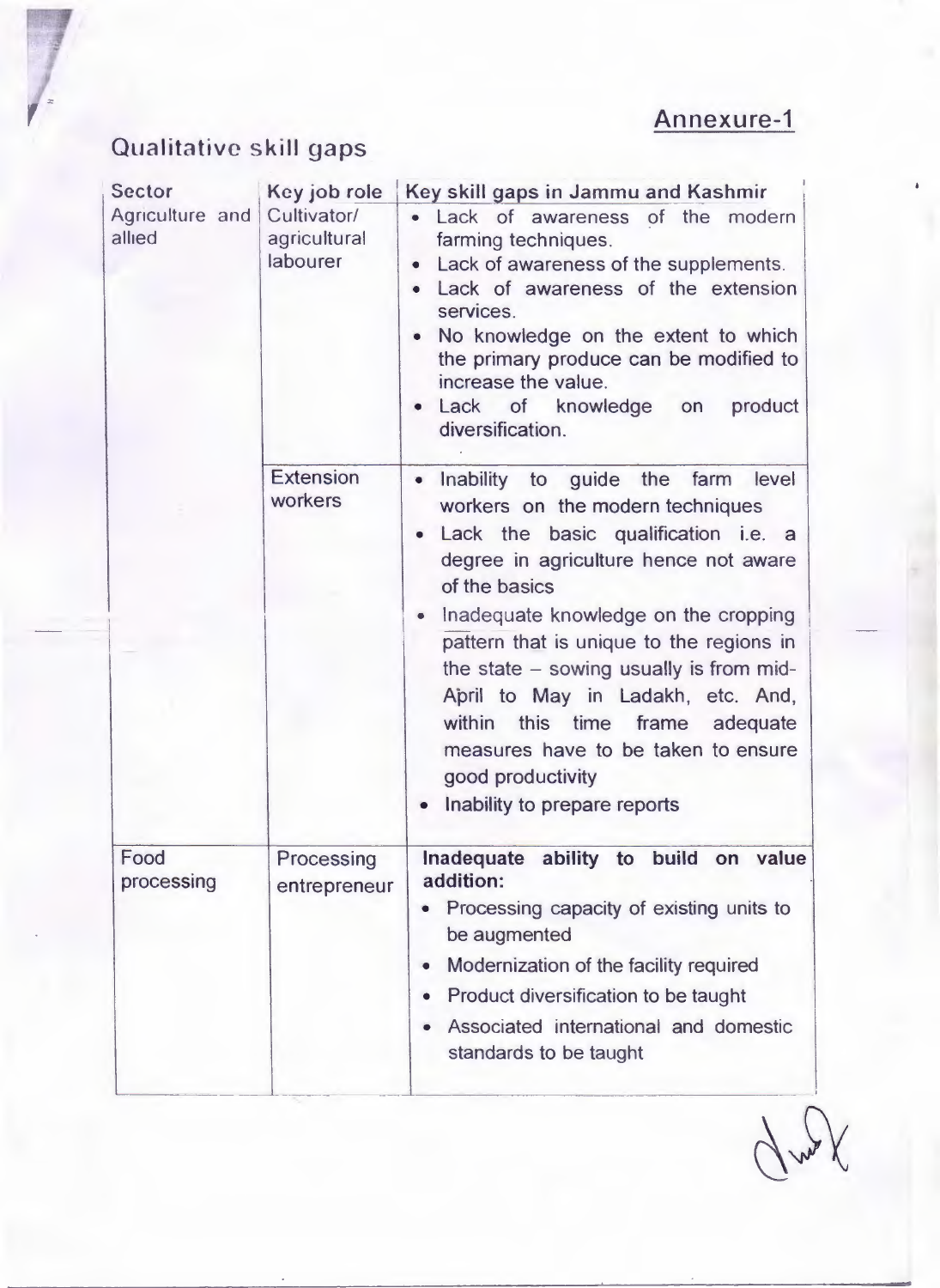|                                                    |                                                | Inadequate ability in the marketing arena:<br>• Less understanding on the market trends<br>• Packaging and presentation skills<br>Promotional package knowledge<br><b>is</b><br>minimal<br><b>Inadequate Managerial skills:</b><br>Inability to form long term strategies<br>Inability to skill the recruited<br>new<br>resources<br>Foreseeing and creating appropriate<br>infrastructural facilities |
|----------------------------------------------------|------------------------------------------------|--------------------------------------------------------------------------------------------------------------------------------------------------------------------------------------------------------------------------------------------------------------------------------------------------------------------------------------------------------------------------------------------------------|
|                                                    | Formulation<br>experts                         | There is no particular formulation<br>$\bullet$<br>expert role in small and medium food<br>processing units in the state.<br>The<br>himself decides<br>entrepreneur<br>the<br>formulation himself. Thus, there is both<br>skill gap and person gap in this job<br>role.                                                                                                                                |
|                                                    | <b>Helpers</b><br>I<br>machinery<br>attendants | • Lack the discipline to come and put<br>in the required hours of work. The gap<br>here is more soft skills oriented<br>Casual in<br>work, absenteeism,<br>$\bullet$<br>unwillingness to work, etc.<br>are<br>observed<br>Inadequate ability to work in multiple<br>departments of the factory as required                                                                                             |
| <b>Auto servicing</b>                              | Auto/motor<br>mechanic                         | Inability to completely diagnose the<br>$\bullet$<br>problem<br>Over dependence on heuristics to solve<br>the problems<br>Casual<br>work, absenteeism,<br>in<br>unwillingness to work, etc.                                                                                                                                                                                                            |
| Banking,<br>financial<br>services<br>and insurance | <b>Sales</b><br>executive                      | Limited selling skills, especially cross<br>$\bullet$<br>selling and up selling<br>Lack of communication skills<br>Inadequate understanding of the banks<br>products                                                                                                                                                                                                                                   |

162

l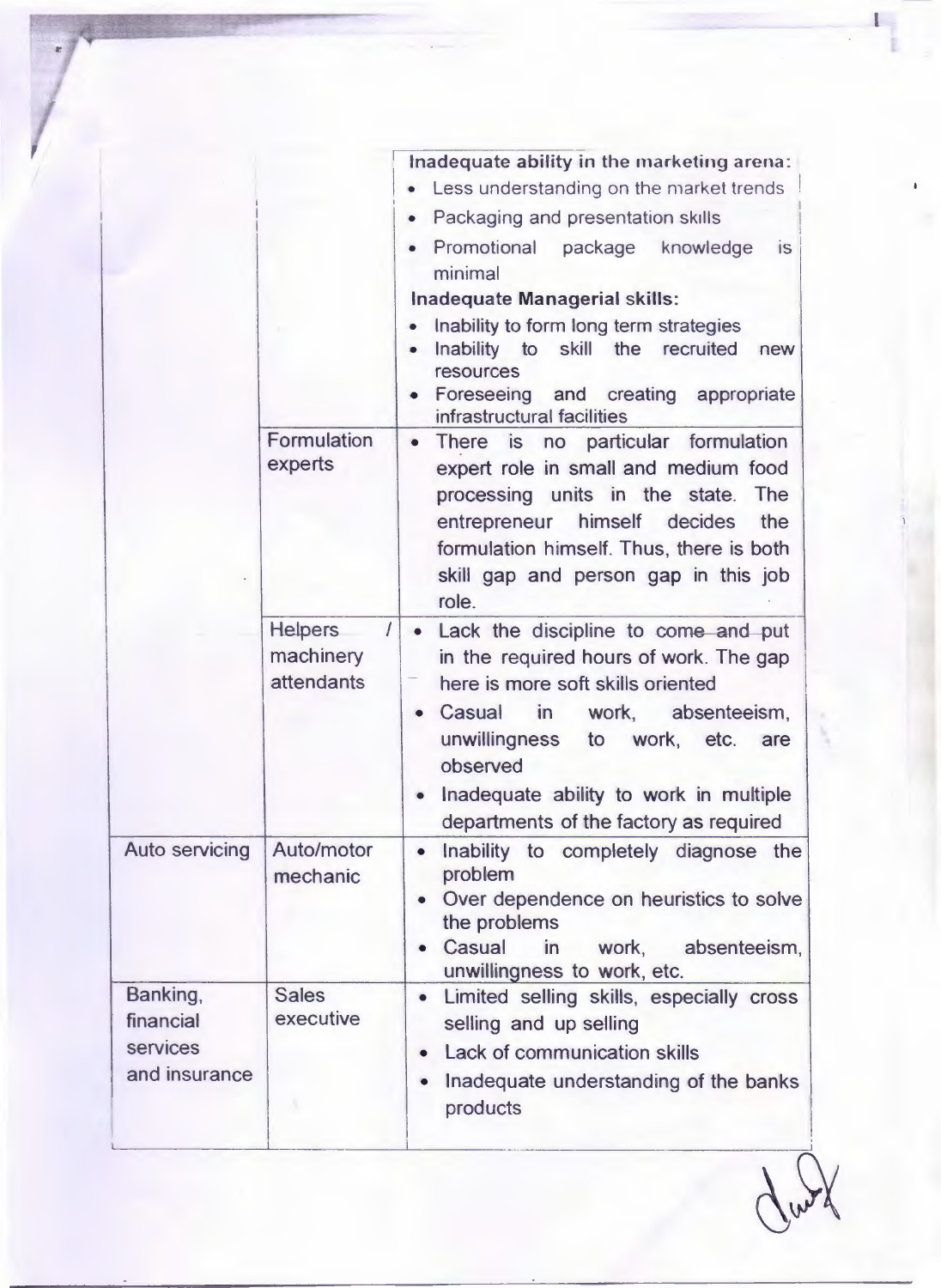|              | Operations<br>executive   | Lack of knowledge of banking law and<br>practice<br>Insufficient Understanding of banking<br>process<br>In sufficient Know Your Customer<br>(KYC) understanding<br>Inadequate computer knowledge                                                                                                                                                                                                                                                                                                     |
|--------------|---------------------------|------------------------------------------------------------------------------------------------------------------------------------------------------------------------------------------------------------------------------------------------------------------------------------------------------------------------------------------------------------------------------------------------------------------------------------------------------------------------------------------------------|
|              | Manager                   | Insufficient HR management skills<br>$\bullet$<br>Interpersonal relationship management<br>Up selling of products<br>$\bullet$                                                                                                                                                                                                                                                                                                                                                                       |
|              | <b>Insurance</b><br>agent | Focused more on selling product than<br>$\bullet$<br>understanding customer need<br>Insufficient interpersonal skills<br>$\bullet$<br>Inability to close the sales<br>۰<br>Less knowledge on the<br>product<br>structure                                                                                                                                                                                                                                                                             |
| Construction | Supervisor                | Inadequate project management<br>٠<br>skills<br>and/or insufficient<br>ability to<br>manage multiple contractor                                                                                                                                                                                                                                                                                                                                                                                      |
|              |                           | Inadequate orientation to<br>develop<br>$\bullet$<br>and adhere to safety<br>norms at<br>construction site.<br>Lack of focus on quality coupled with<br>$\bullet$<br>low expertise leading to substandard<br>constructions<br>Inadequate work ethics<br>Inadequate job expertise<br>The project manager may not always<br>know the local language creating<br>barrier of communication.<br>Lack of basic knowledge of handling<br>machines (for example:<br>crane<br>operators) used in construction |
|              | Workmen                   | Key skill gaps and shortage<br><b>of</b><br>quality workers are observed at the                                                                                                                                                                                                                                                                                                                                                                                                                      |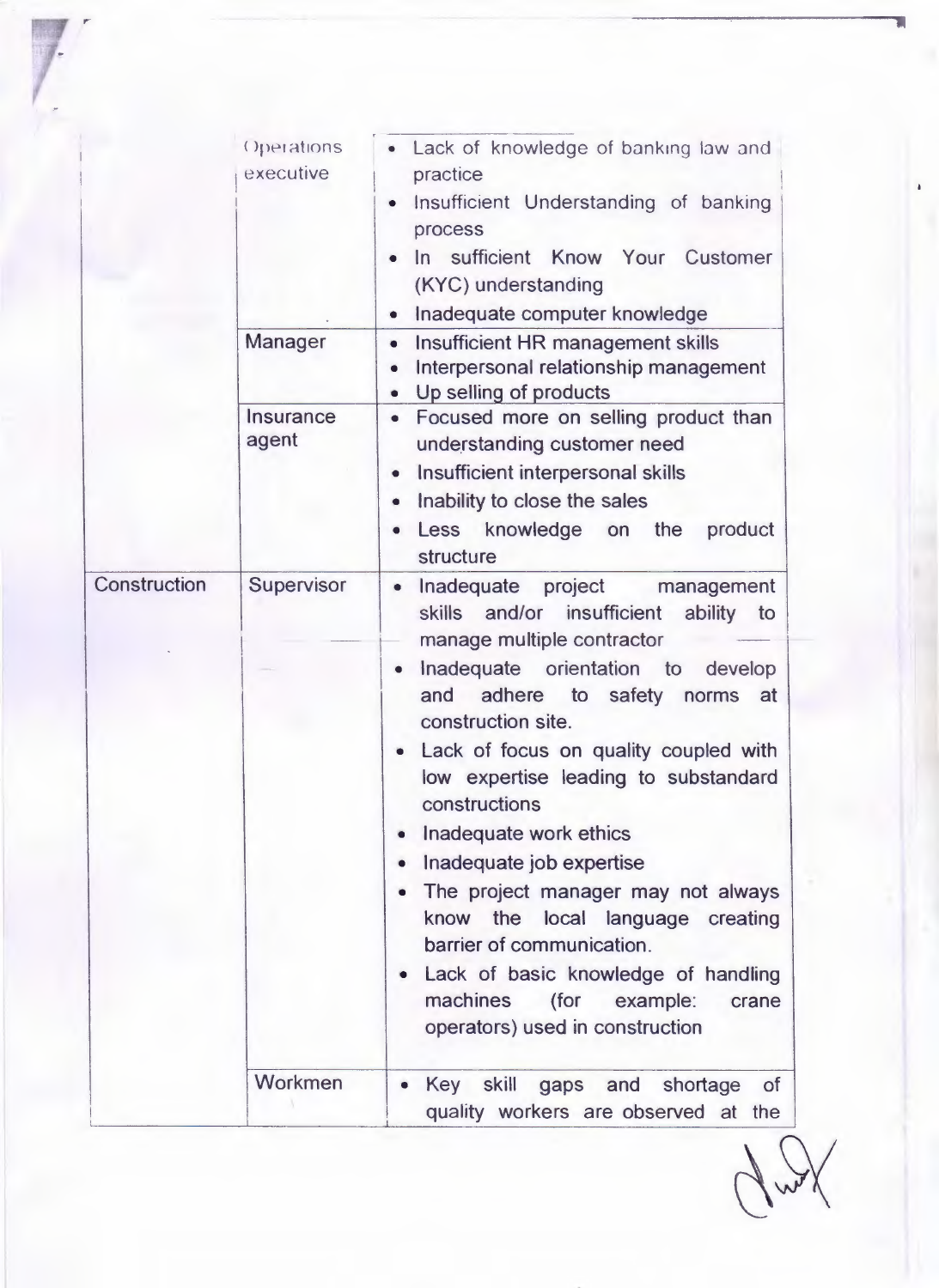|                                     |                                                | minimally skilled and semi-skilled<br>levels<br>• Unwillingness to be part of sector<br>· Inadequate skill sets available for<br>bar bending, masonry, shuttering,<br>façade building, carpentry etc.<br>• Absenteeism is observed                                                                                                                                                                             |
|-------------------------------------|------------------------------------------------|----------------------------------------------------------------------------------------------------------------------------------------------------------------------------------------------------------------------------------------------------------------------------------------------------------------------------------------------------------------------------------------------------------------|
| Handloom &<br><b>Handicrafts</b>    | <b>Artisans</b>                                | Inability to brand the product for its<br>$\bullet$<br>religious, cultural and spiritual value<br>Inability to reduce lead time in the<br>$\bullet$<br>production<br>Inadequate understanding of modern<br>$\bullet$<br>designs to tap current market<br>• Inability to connect to the actual<br>market and heavy reliance on middle-<br>men<br>• Lack of knowledge on pricing strategies                      |
| Trade, hotels<br>and<br>restaurants | <b>Guides</b>                                  | • Lack of motivation in local youth to work<br>as guides<br>Inability to optimize the routes and<br>day plan, which assumes importance<br>in climatically sensitive location like<br>Leh, Amarnath, Vaishno Devi, Nubra<br>Valley, etc<br>Inability to administer first aid at times of<br>$\bullet$<br>need<br>Inability to communicate<br>in<br>English<br>language, especially with the foreign<br>tourists |
|                                     | <b>Drivers</b><br>Front<br>office<br>personnel | Inability to communicate, especially<br>$\bullet$<br>with the foreign tourists<br>Knowledge gap of handling first aid<br>Lack of motivation for the locals to be<br>part of the hospitality sector -<br>a<br>majority of the workforce currently is<br>from outside the state                                                                                                                                  |
|                                     |                                                | IT skills are not upto the mark $-$<br>difficulty in processing and closing bills,                                                                                                                                                                                                                                                                                                                             |

Nunt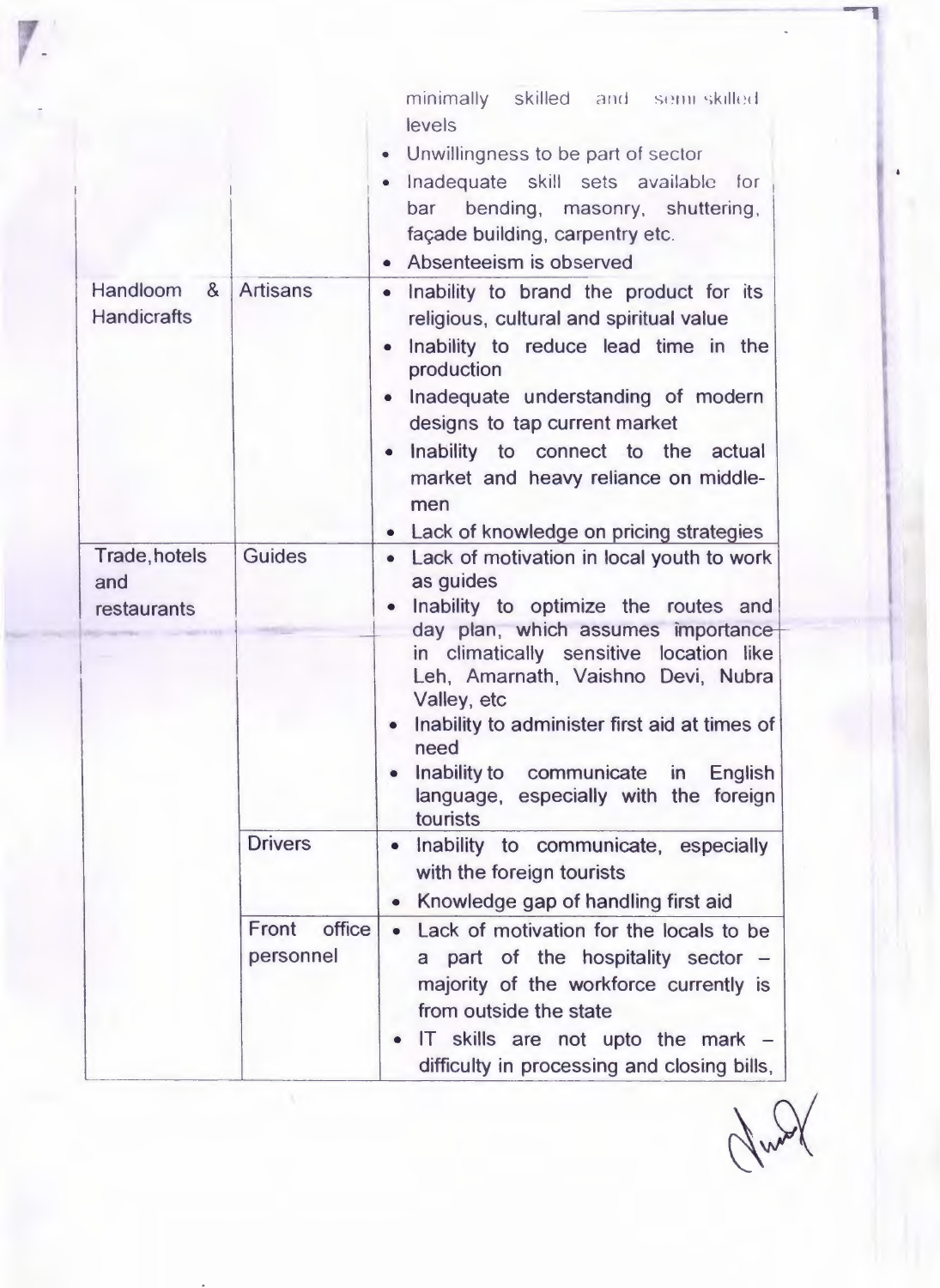|                                            | Manager       | vouchers, etc<br>Lack of awareness on guest handling<br>not able to appraise them on the<br>situations<br>Inability to communicate with guests<br>Inadequate customer handling skills<br>Inadequate computer skills<br>Inadequate communication skills<br>In sufficient to work under pressure<br>۰<br>Lack of coordination skills<br>Lack of supervision and motivation skills<br>$\bullet$ |
|--------------------------------------------|---------------|----------------------------------------------------------------------------------------------------------------------------------------------------------------------------------------------------------------------------------------------------------------------------------------------------------------------------------------------------------------------------------------------|
|                                            | Shop owners   | • Lack of skills in customer management<br>Inability to display products well<br>Inability to cross sell the retail goods<br>$\bullet$<br>Lack of proficiency in IT, which impacts<br>especially during billing<br><b>Linguistic challenges</b><br>۰                                                                                                                                         |
| <b>Textiles and</b><br>clothing            | Weaver        | In adequate understanding<br>the<br><b>of</b><br>$\bullet$<br>current fashion trends in the market<br>especially at the designer levels<br>Lack of knowledge of the<br>latest<br>machineries<br>Inadequate understanding of operations<br>۰<br>Lack of co-ordination with the buyer<br>leading to wastages<br>Inadequate understanding of safety and<br>quality standards                    |
| Transport,<br>storage and<br>Communication | <b>Helper</b> | Lack of awareness of health & safety<br>$\bullet$<br>standards especially in the packaging<br>process<br>Inadequate<br>knowledge of<br>hygiene,<br>safety and first aid<br>Lack of knowledge of tax regimes,<br>permit rules etc.<br>Inadequate<br>handle<br>exposure<br>to                                                                                                                  |

Jan2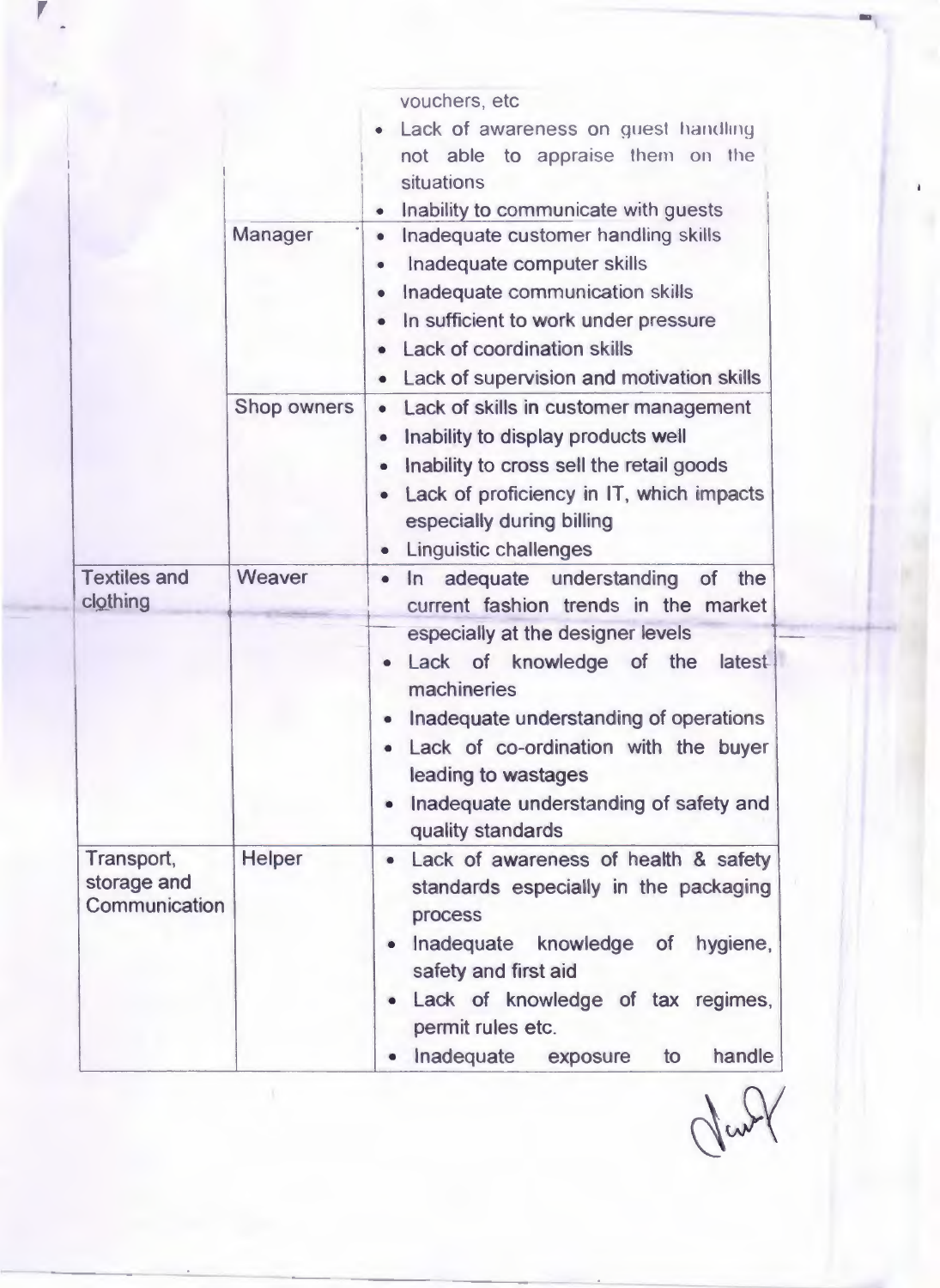| <b>Chemicals and</b> | Production          | increasing tonnage and higher capacity<br>trucks<br>Inadequate knowledge about material<br>handling equipments such as stackers,<br>hydraulic or hand pallet trucks, forklift<br>trucks, jib cranes, etc.<br>Inadequate adoption of IT enabled<br>$\bullet$<br>technology towards operations<br>Inadequate communication skills<br>$\bullet$<br>Inadequate practical as<br>well<br>as<br>$\bullet$<br>theoretical knowledge of the<br>major<br>packaging processes |
|----------------------|---------------------|--------------------------------------------------------------------------------------------------------------------------------------------------------------------------------------------------------------------------------------------------------------------------------------------------------------------------------------------------------------------------------------------------------------------------------------------------------------------|
| pharmaceuticals      | manager             | Lack of knowledge on safety<br>$\bullet$<br>Inadequate knowledge on<br>global<br>industry cues                                                                                                                                                                                                                                                                                                                                                                     |
|                      | Lab<br>in<br>charge | Inability to evolve stringent QC practices<br>$\bullet$<br>Person gap - as many lab in charge are<br>$\bullet$<br>not from the state but from outside                                                                                                                                                                                                                                                                                                              |
|                      | Operators           | Insufficient knowledge of chemicals and<br>$\bullet$<br>compounds                                                                                                                                                                                                                                                                                                                                                                                                  |
|                      |                     | Inadequate<br>knowledge<br>of<br>safety<br>standards                                                                                                                                                                                                                                                                                                                                                                                                               |
|                      |                     | Inadequate<br>knowledge<br><b>of</b><br>plant<br>discipline                                                                                                                                                                                                                                                                                                                                                                                                        |

July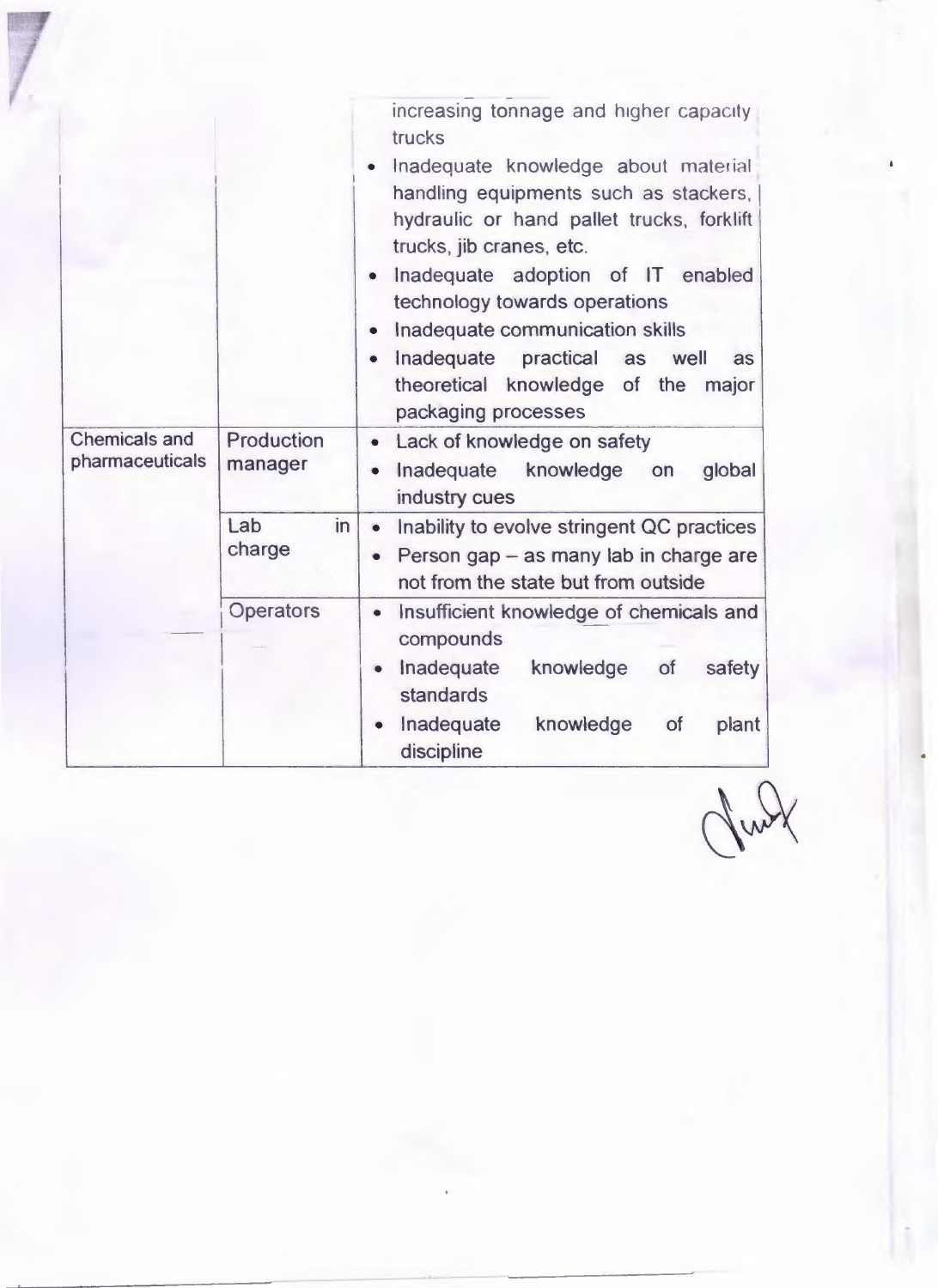### Annexure-2

District wise Focus needed for Skill and Entrepreneurship Developrnent

| <b>Sectors</b>                                | <b>Courses</b>                                                                                                                                                                                                                                                                                                                                                                          | <b>Focus districts</b>                                                                                                                                                  |
|-----------------------------------------------|-----------------------------------------------------------------------------------------------------------------------------------------------------------------------------------------------------------------------------------------------------------------------------------------------------------------------------------------------------------------------------------------|-------------------------------------------------------------------------------------------------------------------------------------------------------------------------|
| Trade.<br>and restaurants                     | hotels Tourist facilitators, route and<br>time optimisation across tourist<br>spots, front desk management,<br>cookery, housekeeping, kitchen<br>restaurant management,<br>and<br>customer management, soft<br>skills, English language training,<br>basic computer course, trekking<br>experts, adventure sports<br>experts, experts in experiential<br>games like Bunjee jumping etc. | Srinagar, Jammu, Leh,<br>Anantnag,<br>Pulwama,<br>Budgam,<br>Baramulla,<br>Kulgam, Bandipora,<br>Kupwara, Poonch, Rajori,<br>Udampura,<br>Kathua.<br>Samba, Reasi, Doda |
| Transport,<br>storage<br>and<br>communication | Driving and maintenance of All districts<br>commercial vehicles, road taxes<br>across various geographies,<br>road safety norms, first aid,<br>material handling, cold storage<br>management, documentation in<br>logistics and warehousing,<br>routing and fleet optimisation,<br>inventory optimisation, 3PL,<br>4PL and 5PL management etc.                                          |                                                                                                                                                                         |
| <b>BFSI</b>                                   | banking<br>Training<br>on<br>and<br>insurance products, personality<br>development<br>training<br>with<br>specific<br>focus<br>on<br>communication skills for sales,<br>basic training for computer<br>financial<br>operations,<br>business<br>management and<br>operations as well as banking<br>software etc.                                                                         | All<br>districts<br>(mainly<br>Srinagar and Jammu)                                                                                                                      |
| <b>Handicraft</b><br>and<br>handlooms         | <b>Designs</b><br>using computers,<br>modern colour schemes, usage<br>of modern equipment such as<br>modern carpet weaving loom,<br>finishing<br>skills,<br>pricing<br>strategies,<br>promotion<br>and                                                                                                                                                                                  | Srinagar, Budgam, Leh,<br>Kargil,<br>Anantnag,<br>Ganderbal,<br>Pulwama,<br>Baramulla,<br>Shopian,<br>Kulgam,<br>Bandipora,<br>Kupwara                                  |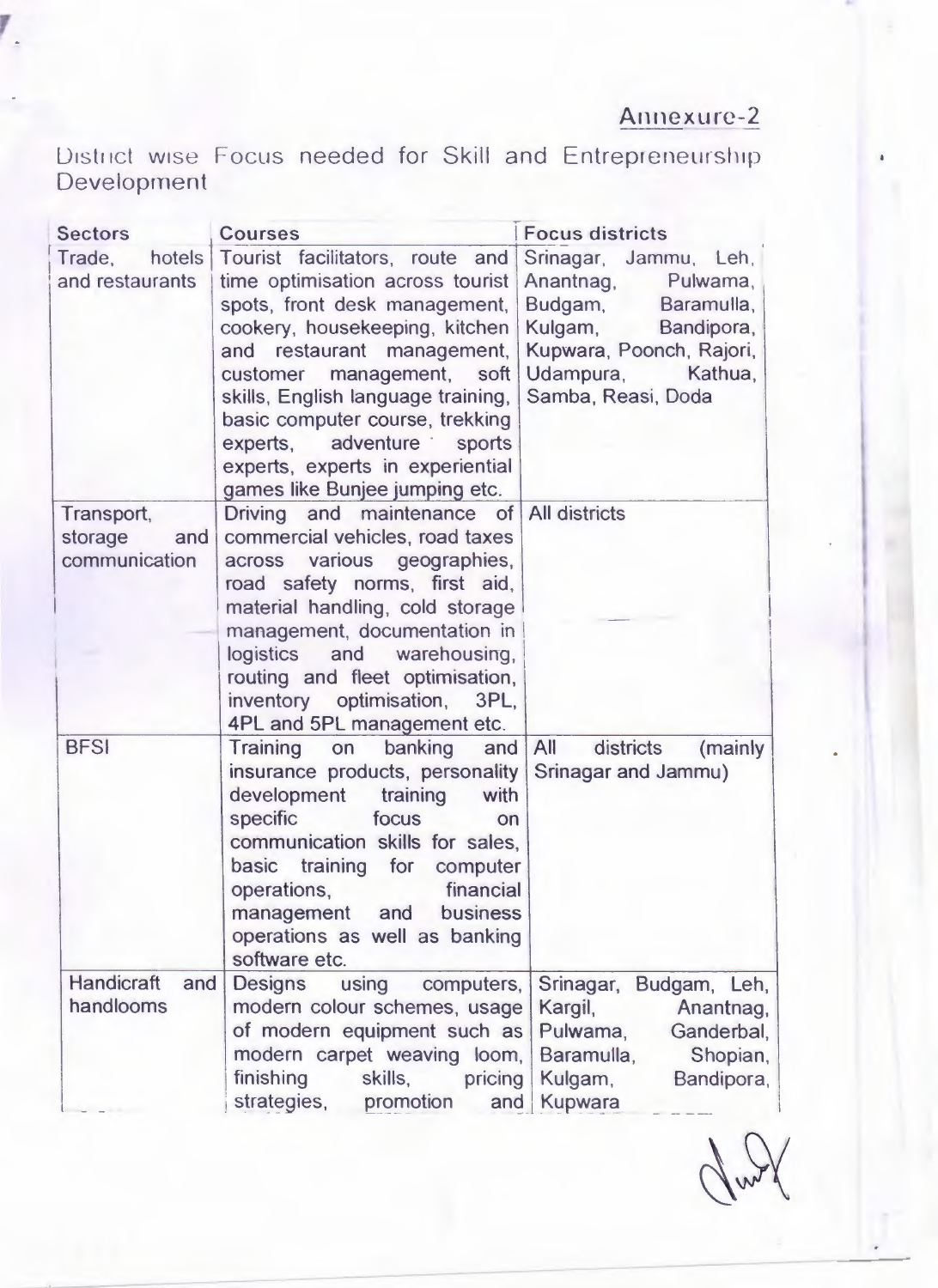|                       | marketing. value addition                           |                            |
|-----------------------|-----------------------------------------------------|----------------------------|
|                       | processes, creative use of raw                      |                            |
|                       | materials, product development                      |                            |
|                       | and diversification, R&D, cost,                     |                            |
|                       | quality and time management                         |                            |
|                       | etc.                                                |                            |
| Education and         | Advanced teacher training for All districts         |                            |
|                       | outlined in<br>other                                |                            |
| skill                 | courses                                             |                            |
| development           | sectors                                             |                            |
| &<br><b>Building</b>  | Project management, safety   All districts          |                            |
| construction          | management, labour laws,                            |                            |
| and Power             | plumbing, painting, welding,                        |                            |
|                       | wireman, electrician, masonry,                      |                            |
|                       | carpentry, bar bending,                             |                            |
|                       | surveying, geology, hydrology,                      |                            |
|                       | hydraulics, electrical,                             |                            |
|                       | transmission and distribution                       |                            |
|                       | systems, Hydel engineering,                         |                            |
|                       | maintenance, etc.                                   |                            |
| <b>Auto servicing</b> | Customer management, pre                            | Jammu,<br>Srinagar,        |
|                       | and post servicing offerings,                       | Anantnag, Budgam,          |
|                       | technical<br>training, $\vert$                      | Baramulla, Kulgam,         |
|                       | understanding of latest                             | Bandipora, Kupwara,        |
|                       | technologies, understanding of Kathua, Samba, Reasi |                            |
|                       | vehicle assembly, criticality of                    |                            |
|                       | auto parts, critical assembly                       |                            |
|                       | specifications                                      |                            |
| Healthcare            | Critical<br>nursing,<br>care                        | lab Srinagar,<br>Anantnag, |
| <b>Services</b>       | technician, medical equipment Pulwama,              | Ganderbal,                 |
|                       |                                                     | Budgam, Baramulla,         |
|                       | maintenance, laboratory                             |                            |
|                       | operations, analysis<br>and                         | Bandipora,<br>Kupwara,     |
|                       | equipment related                                   | Jammu, Poonch, Rajori,     |
|                       |                                                     | Udampur, Kathua, Doda      |
| Chemicals and         | Safety and health standards,                        | Samba,<br>Jammu,           |
| pharmaceuticals       | IPR and its implications, quality                   | Srinagar,<br>Budgam,       |
|                       | management, environmental                           | Udampur, Reasi             |
|                       | issues etc.                                         |                            |
| Food                  | technologies<br>Modern<br>and                       | Baramulla,<br>Anantnag,    |
| Processing            | processes of food processing,                       | Shopian,<br>Kulgam,        |
|                       | machine maintenance, material                       | Kupwara                    |
|                       | handling,<br>packaging<br>and                       |                            |
|                       | finishing, marketing, warehouse                     |                            |
|                       | management,<br>supply<br>chain                      |                            |
|                       |                                                     |                            |

Rund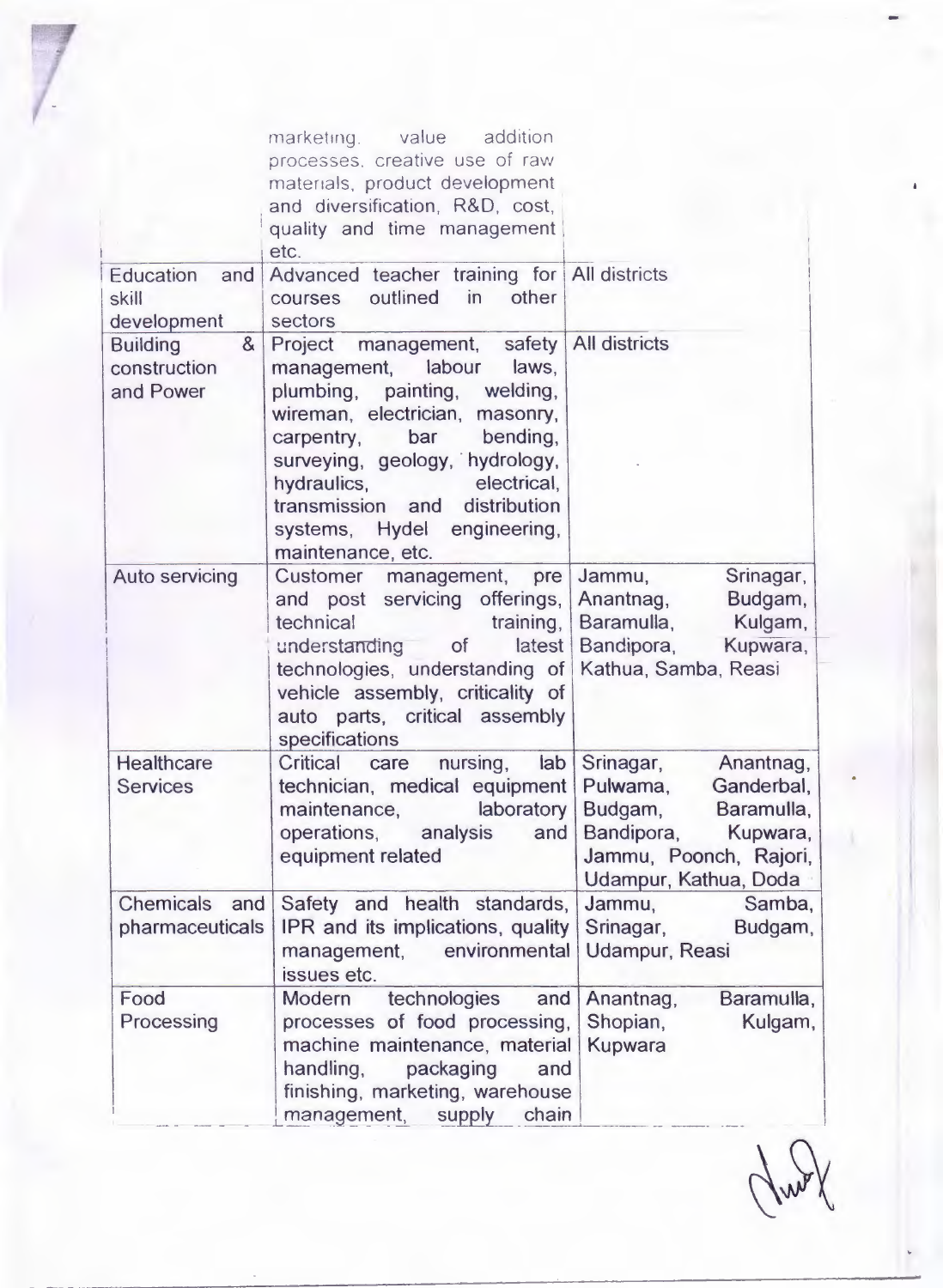#### management,

縣

| Textile<br>Clothing                                                     | and Use of design software (such as Srinagar, Jammu, Kathua<br>Ned graphics, jacqCAD master<br>etc.), sampling the colour<br>effects, higher order skills like<br>jardosi, appliqué and akoba,<br>stitching, finishing, sampling,<br>pattern making, etc. |  |
|-------------------------------------------------------------------------|-----------------------------------------------------------------------------------------------------------------------------------------------------------------------------------------------------------------------------------------------------------|--|
| Unorganised<br>(computer<br>technician,<br>mechanic etc.)   models etc. | Technical skills pertaining to All districts<br>computer software and<br>hardware, mobile phones of<br>mobile phone different makes and models, TV<br>technician, TV sets of different makes and                                                          |  |

Junt

 $\mathbf{L}$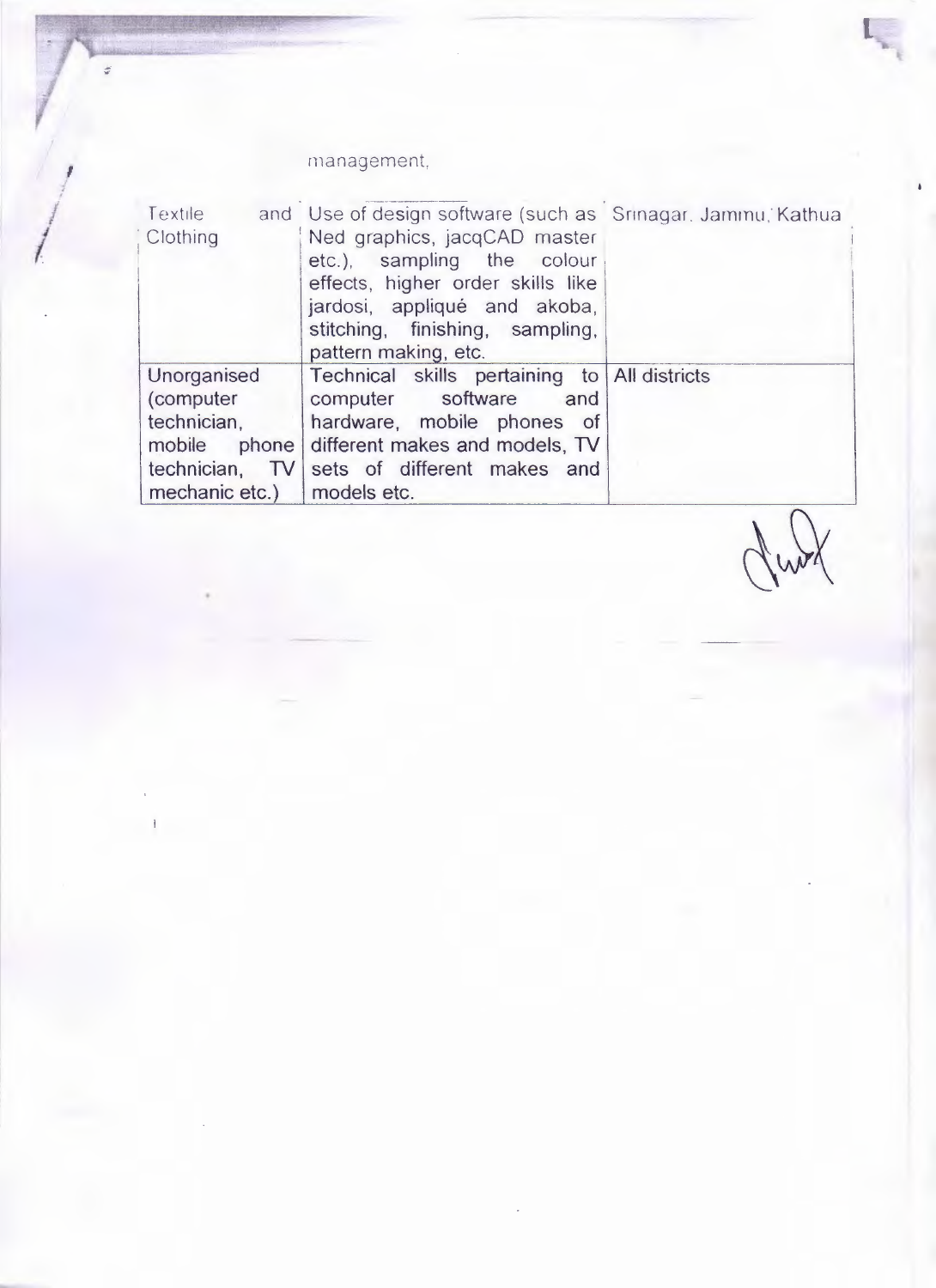### Annexure - 3

Thrust on creating skills and environment for<br>entrepreneurship

| Region  | Indicative opportunities for entrepreneurship                                                                                                                                                                                                                      |                                                                                                                                                  |  |
|---------|--------------------------------------------------------------------------------------------------------------------------------------------------------------------------------------------------------------------------------------------------------------------|--------------------------------------------------------------------------------------------------------------------------------------------------|--|
|         | Opportunities for which<br>natural flair exists                                                                                                                                                                                                                    | New opportunities<br>(not<br>explored<br>traditionally)                                                                                          |  |
| Jammu   | • Apparel making<br>(fruits,<br>Processing<br>fruits,<br>poultry<br>dry<br>$etc.$ )                                                                                                                                                                                | • Small scale manufacturing<br>• Servicing<br>(auto,<br>electrical,<br>electronics, etc.)<br>Auto mechanic<br><b>Bottling units</b><br>$\bullet$ |  |
| Kashmir | Tourist<br>and<br>guide<br>$\bullet$<br>centres<br>Processing<br>(fruits,<br>dry fruits,<br>poultry<br>$etc.$ )<br><b>Traditional</b><br>craft<br>based units<br><b>Floriculture</b><br>(especially exotic<br>flowers)                                             | electrical,<br>Servicing<br>(auto,<br>$\bullet$<br>electronics, etc.)<br><b>Chemical units</b><br>$\bullet$<br><b>Bottling units</b>             |  |
| Ladakh  | Processing<br>(fruits,<br>$\bullet$<br>dry fruits,<br>poultry<br>$etc.$ )<br><b>Building construction</b><br>- Ladakhi style<br>Pashmina weaving<br>Traditional<br>craft<br>$\bullet$<br>based units<br><b>Tourist centers</b><br>$\bullet$<br><b>Floriculture</b> | • Small scale manufacturing<br><b>Bottling units</b><br>$\bullet$                                                                                |  |

Grund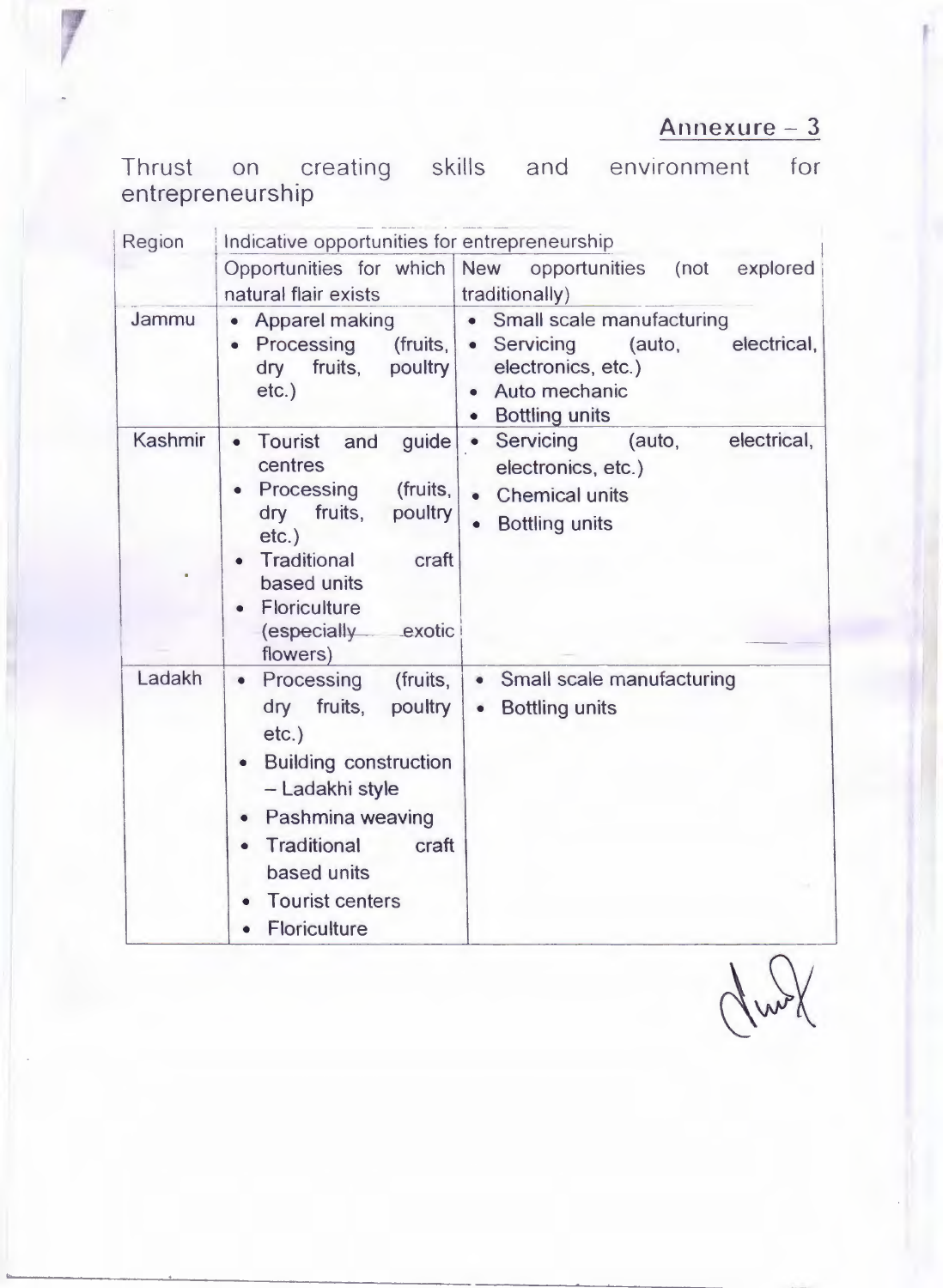Incentivizing training in high growth and emerging sectors

| <b>Sectors</b>                                                                                                                        | <b>Districts</b>                                                                                                                          | Courses                                                                                                                                                                                                                                                                                                                                                      |
|---------------------------------------------------------------------------------------------------------------------------------------|-------------------------------------------------------------------------------------------------------------------------------------------|--------------------------------------------------------------------------------------------------------------------------------------------------------------------------------------------------------------------------------------------------------------------------------------------------------------------------------------------------------------|
| Agriculture & allied                                                                                                                  | All districts                                                                                                                             | Horticulture,<br>floriculture,<br>pest<br>management, modern techniques of<br>farming, crop rotation, organic farming,<br>animal husbandry (both cattle<br>and<br>dairy<br>farming,<br>dairy<br>poultry),<br>technology, bee keeping (both native<br>and exotic species), cold storage and<br>warehousing etc.                                               |
| <b>Building</b><br>$\alpha$<br>construction                                                                                           | All districts                                                                                                                             | management,<br>Project<br>safety<br>management, labour laws, plumbing,<br>painting, welding, wireman, electrician,<br>masonry, carpentry, bar<br>bending,<br>hydrology,<br>surveying,<br>geology,<br>hydraulics, electrical etc.                                                                                                                             |
| <b>Handlooms</b><br>and<br><b>Handicrafts</b>                                                                                         | Srinagar,<br>Budgam, Leh,<br>Kargil,<br>Anantnag,<br>Pulwama,<br>Ganderbal.<br>Baramulla,<br>Shopian,<br>Kulgam,<br>Bandipora,<br>Kupwara | using computers, modern<br><b>Designs</b><br>colour schemes, usage of modern<br>equipment such as modern carpet<br>weaving loom, finishing skills, pricing<br>strategies, promotion and marketing,<br>value addition processes, creative use<br>of raw materials, product development<br>and diversification, R&D, cost, quality<br>and time management etc. |
| <b>Food processing</b><br>(especially<br>small<br>scale,<br>wherein<br>cultivators can learn<br>processing of their<br>local produce) | Anantnag,<br>Baramulla,<br>Shopian,<br>Kulgam,<br>Kupwara                                                                                 | Modern technologies and processes of<br>machine<br>food<br>processing,<br>material<br>handling,<br>maintenance,<br>marketing,<br>packaging and finishing,<br>warehouse management, supply chain<br>management.                                                                                                                                               |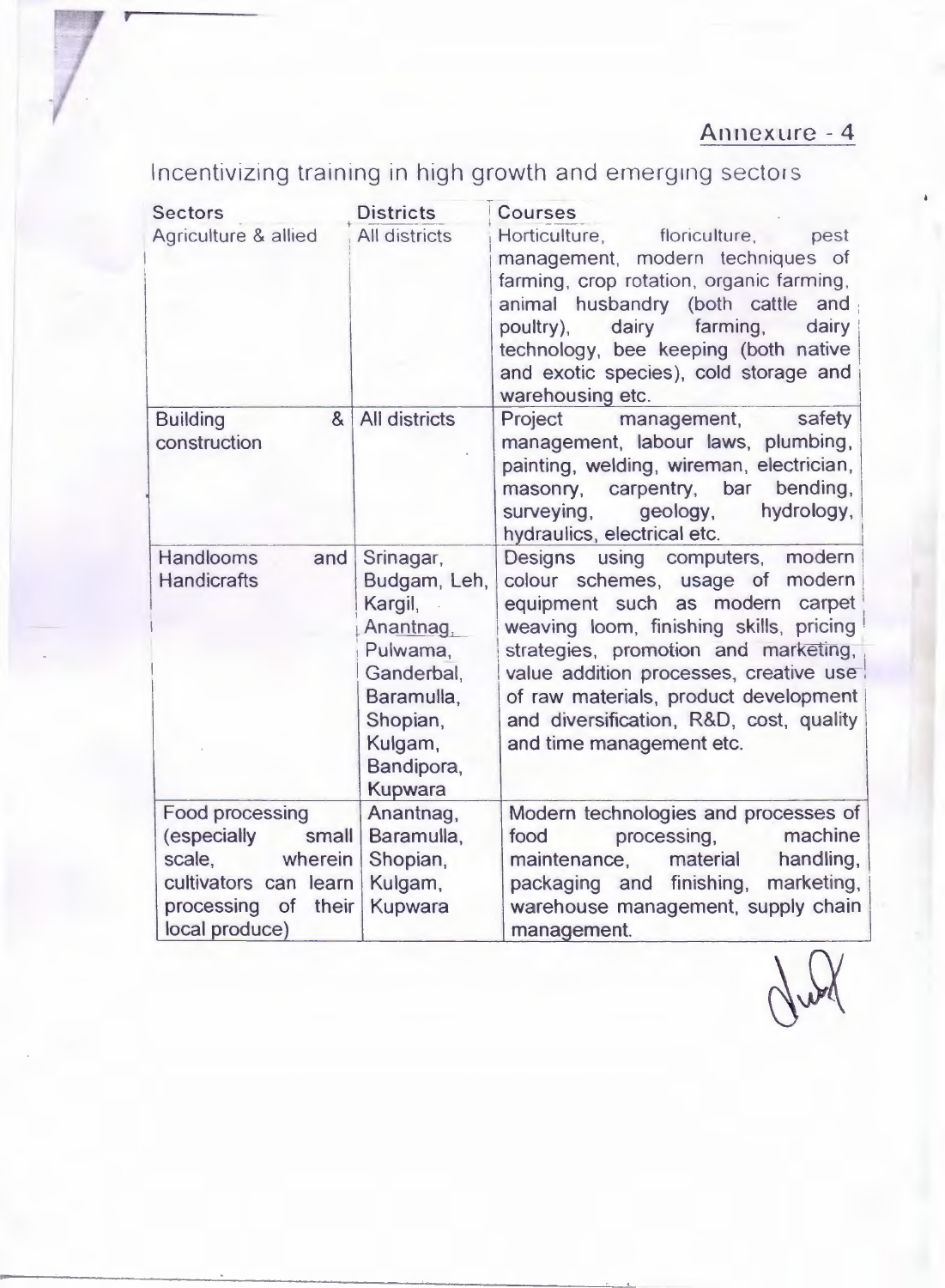# Creation of additional capacity

| Sector                        | Key job roles                                                       | <b>Course available</b><br>$(\vee$ / X)                   |
|-------------------------------|---------------------------------------------------------------------|-----------------------------------------------------------|
| Building,                     | <b>Masons</b>                                                       |                                                           |
| Construction                  | Bar Bender & Steel Fixer                                            | X                                                         |
| industry and<br>Real          | Shuttering<br>System                                                | $\sqrt{}$<br>(general carpenter only,                     |
| Estate                        | carpenter                                                           | not system shuttering)                                    |
|                               | Scaffolder                                                          | $\overline{\mathsf{X}}$                                   |
|                               | Fabrication                                                         | X                                                         |
|                               | Electrician                                                         | $\overline{\sqrt{} }$                                     |
|                               | Plumber & fitter                                                    | $\sqrt{}$                                                 |
|                               | Painter                                                             | $\sqrt{}$                                                 |
|                               | Surveyor                                                            | X                                                         |
|                               | <b>Machine</b><br>construction<br>$\sqrt{2}$<br>equipment operators | X                                                         |
|                               | Foreman                                                             | X                                                         |
|                               | Mechanics & technicians                                             | $\sqrt{}$                                                 |
| Transportation,<br>Logistics, | Transportation<br>and<br>Logistics                                  |                                                           |
| Warehousing<br>and            | Vehicle<br>Commercial                                               | $\sqrt{}$<br>(driver<br>cum mechanic                      |
| Packaging                     | <b>Driver</b>                                                       | course available)                                         |
|                               | <b>Driving Assistant</b>                                            | X                                                         |
|                               | <b>Driving Assistant</b>                                            | X                                                         |
|                               | <b>Freight Operator</b>                                             | X                                                         |
|                               | <b>Freight Operator</b>                                             | X                                                         |
|                               | <b>Forklift operator</b>                                            | X                                                         |
|                               | <b>Taxi Driver</b>                                                  | $\sqrt{}$<br>(driver cum<br>mechanic<br>course available) |
|                               | Warehousing<br>and<br>Packaging                                     |                                                           |
|                               | <b>Warehouse executive</b>                                          | X                                                         |
|                               | Cold storage operator                                               | X                                                         |
|                               | <b>Stores</b><br>Manager                                            | X                                                         |
|                               | <b>Executive</b>                                                    |                                                           |
|                               | <b>Packing executive</b>                                            | X                                                         |
|                               | Loader                                                              | X                                                         |
|                               | Parts picker                                                        | X                                                         |
| <b>Textile and Clothing</b>   | Blow room operator                                                  | X                                                         |
|                               | <b>Carding operator</b>                                             | X                                                         |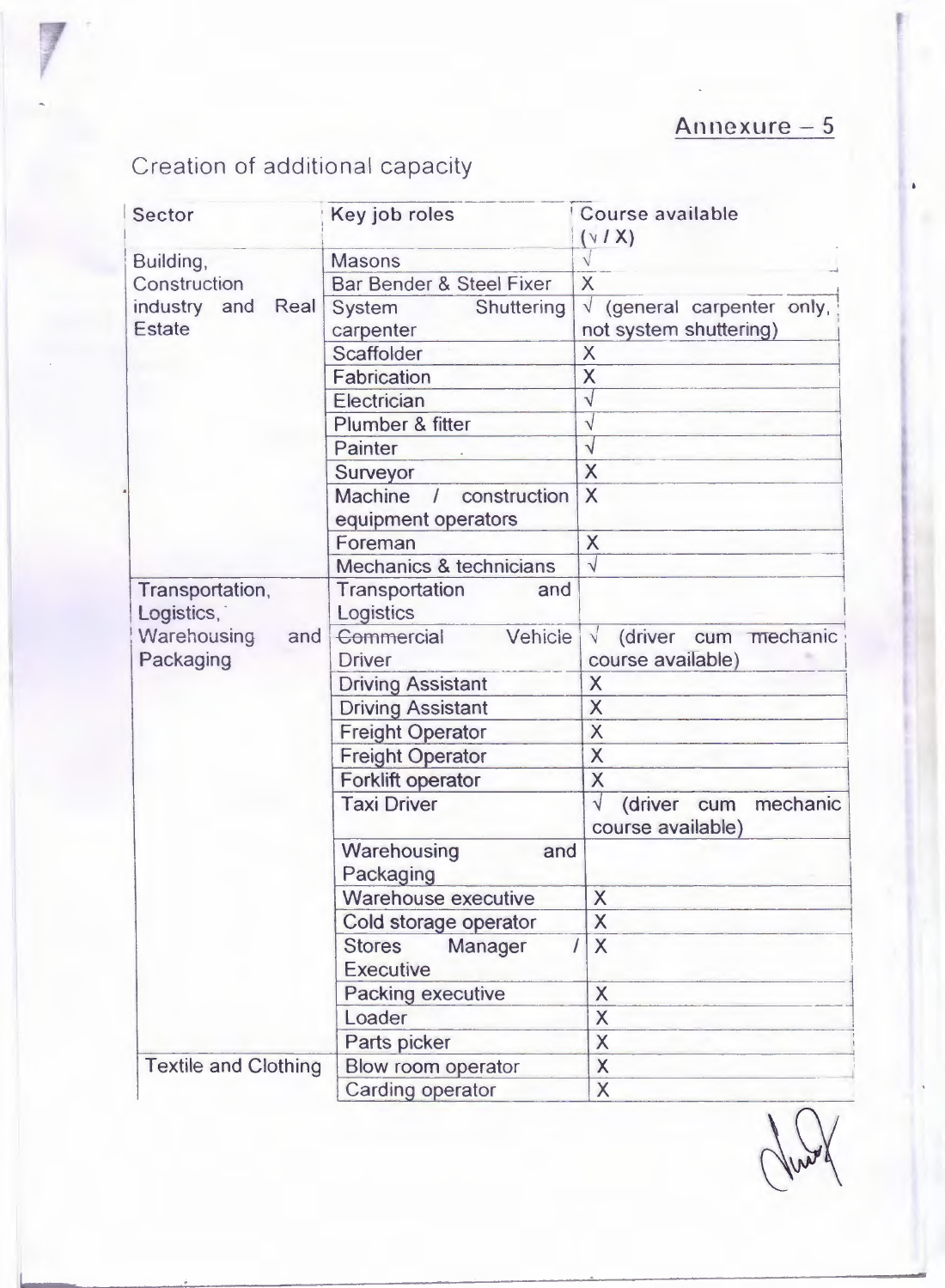|                                | Comber                           | Х                                           |
|--------------------------------|----------------------------------|---------------------------------------------|
|                                | <b>Draw Frame operator</b>       | X                                           |
|                                | Winding<br>8<br>Spinning         | $\overline{\mathsf{X}}$                     |
|                                | operator                         |                                             |
|                                | Doubling operator                | X                                           |
| <b>Food Processing</b>         | Cutter                           | X                                           |
|                                | Preservation<br>and              | $\sqrt{}$                                   |
|                                | Packaging executive              |                                             |
|                                | Dry produce storage              | X                                           |
|                                | Grader                           | $\overline{\mathsf{X}}$                     |
|                                | <b>Quality inspector</b>         | $\overline{\mathsf{X}}$                     |
| <b>Agriculture</b><br>and      | Crop Management Food             | $\sqrt{}$<br>related<br><i>(agriculture</i> |
| allied                         | grain, Cash crop, High           | not<br>available,<br>courses                |
|                                | Value Agriculture, Allied        | dairying,<br>horticulture,                  |
|                                | activities, Agri input           | floriculture and landscaping                |
|                                |                                  | available under allied)                     |
| <b>Auto servicing</b>          | Service Level :- Washer          | X                                           |
|                                | Auto service technician          | X                                           |
|                                | Auto service technician - 2      | $\times$                                    |
|                                | & 3 wheeler                      |                                             |
|                                | Auto body technician             | X                                           |
|                                | Electrician                      | $\sqrt{}$                                   |
|                                | Auto Engine repair               | $\sqrt{}$                                   |
|                                | Service advisor                  | $\times$                                    |
|                                | Spare parts technician           | $\overline{\mathsf{X}}$                     |
|                                | Auto paint shop assistant        | X                                           |
|                                | Accessories<br>and<br><b>VAS</b> | $\times$                                    |
|                                | <b>Sales</b>                     |                                             |
|                                | Sales consultant - Auto X        |                                             |
|                                | finance                          |                                             |
|                                | Sales officer - Auto X           |                                             |
|                                | insurance                        |                                             |
|                                | operations<br>Spare parts        | $\times$                                    |
|                                | executive                        |                                             |
|                                | relations<br>Customer            | $\times$                                    |
|                                | executive                        |                                             |
| Tourism,<br>Travel.            | <b>Tourist Guides and Cab</b>    | $\sqrt{}$                                   |
| <b>Hospitality &amp; Trade</b> | drivers                          |                                             |
|                                | <b>Travel desk executive</b>     | X                                           |
|                                | <b>Ticketing executive</b>       | X                                           |
|                                |                                  |                                             |
|                                | Tour operator                    | $\overline{\mathsf{X}}$                     |

Jung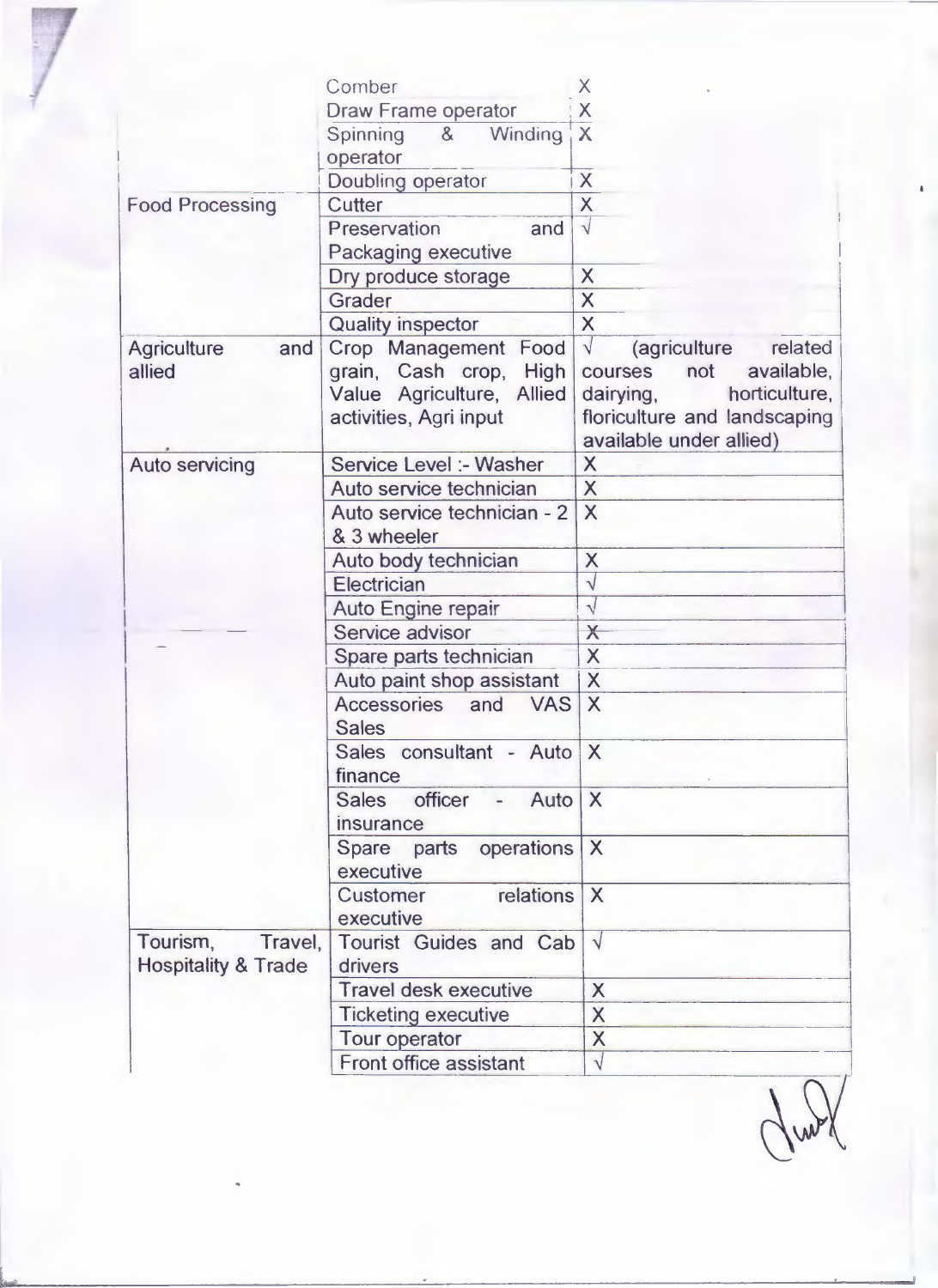| Supervisor                     |           |
|--------------------------------|-----------|
| Bell boys                      | X         |
| <b>Housekeeping executives</b> | $\sqrt{}$ |
| Room attenders                 | X         |
| <b>Restaurant Manager</b>      | Χ         |
| <b>Waiters</b>                 | X         |
| Service staff                  | x         |

dud

I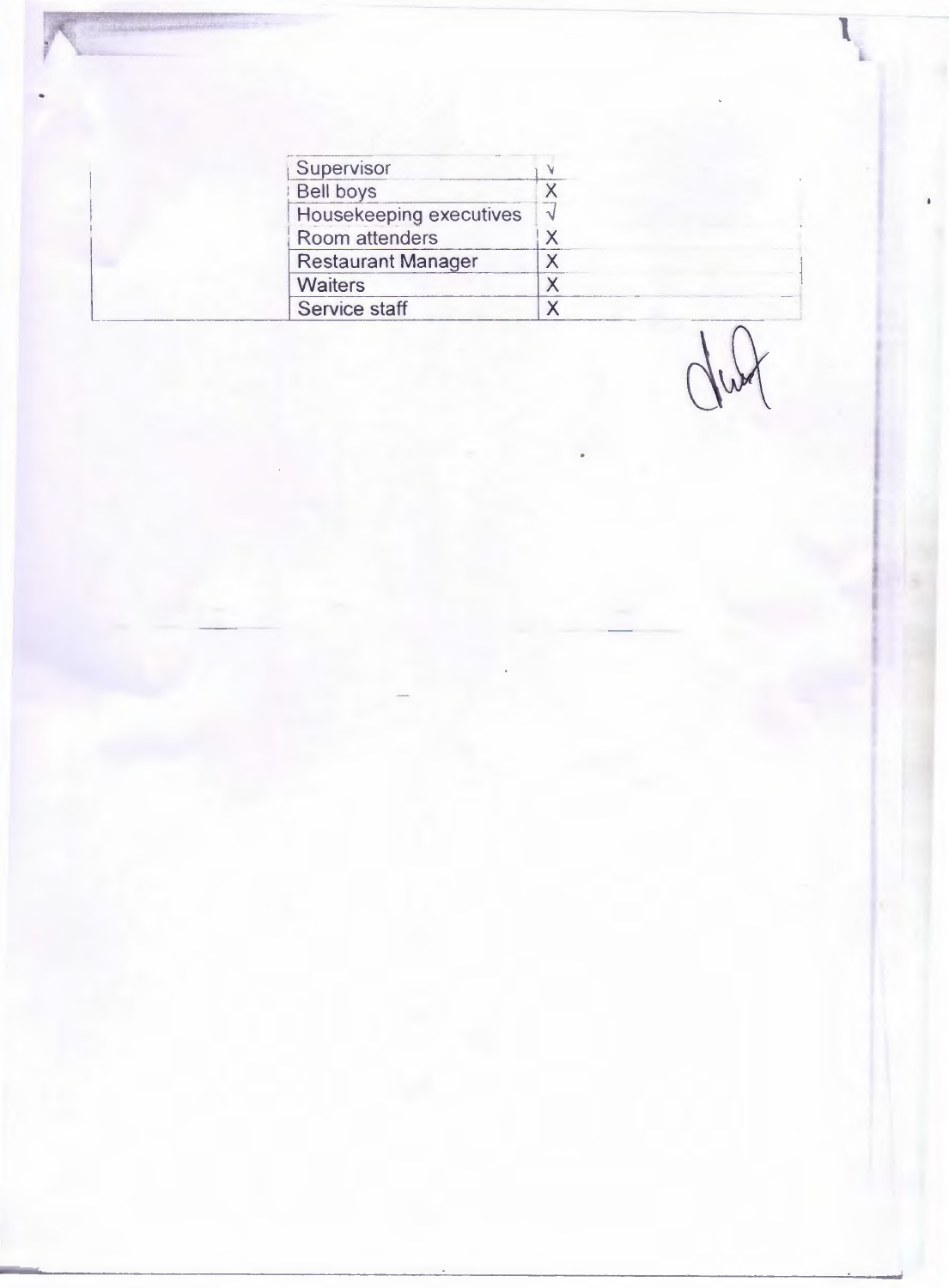Priority wise Sectors across districts needing attention .

| <b>Sector</b>                                                                                          | <b>Focus districts</b>                                                                                                                                         |  |  |
|--------------------------------------------------------------------------------------------------------|----------------------------------------------------------------------------------------------------------------------------------------------------------------|--|--|
| <b>High priority</b>                                                                                   |                                                                                                                                                                |  |  |
| Agriculture and allied                                                                                 | All districts                                                                                                                                                  |  |  |
| Trade. hotels<br>and<br>restaurants                                                                    | Srinagar, Jammu, Leh, Anantnag, Pulwama,<br>Budgam,<br>Baramulla,<br>Kulgam,<br>Bandipora,<br>Kupwara, Poonch, Rajori, Udampura, Kathua,<br>Samba, Reasi, Doda |  |  |
| Other manufacturing                                                                                    | Jammu, Kathua, Samba, Srinagar, Anantnag,<br>Leh, Udampur, Reasj                                                                                               |  |  |
| Transport, storage<br>and<br>communication                                                             | <b>All districts</b>                                                                                                                                           |  |  |
| <b>Banking and insurance</b>                                                                           | All districts (mainly Srinagar and Jammu)                                                                                                                      |  |  |
| <b>Medium priority</b>                                                                                 |                                                                                                                                                                |  |  |
| <b>Handicrafts</b><br>and<br>handlooms                                                                 | Srinagar, Budgam, Leh, Kargil, Anantnag,<br>Pulwama, Ganderbal, Baramulla, Shopian,<br>Kulgam, Bandipora, Kupwara                                              |  |  |
| <b>Education</b><br>skill<br>and<br>development                                                        | <b>All districts</b>                                                                                                                                           |  |  |
| Construction and power                                                                                 | All districts                                                                                                                                                  |  |  |
| <b>Auto servicing</b>                                                                                  | Srinagar,<br>Jammu,<br>Anantnag,<br>Budgam,<br>Baramulla, Kulgam,<br>Bandipora,<br>Kupwara,<br>Kathua, Samba, Reasi                                            |  |  |
| Healthcare                                                                                             | Srinagar, Anantnag,<br>Pulwama, Ganderbal,<br>Budgam, Baramulla,<br>Bandipora, Kupwara,<br>Jammu, Poonch, Rajori, Udampur, Kathua, Doda                        |  |  |
| Low priority                                                                                           |                                                                                                                                                                |  |  |
| Unorganised<br>$\lfloor$ (computer)<br>technician, mobile phone<br>technician, TV mechanic<br>$etc.$ ) | <b>All districts</b>                                                                                                                                           |  |  |
| <b>Chemicals</b><br>and                                                                                | Jammu, Samba, Srinagar, Budgam, Udampur,                                                                                                                       |  |  |
| pharmaceuticals                                                                                        | Reasi                                                                                                                                                          |  |  |
| Gems & jewellery                                                                                       | Srinagar, Baramulla, Jammu, Kathua                                                                                                                             |  |  |
| Food processing                                                                                        | Anantnag, Baramulla, Shopian, Kulgam, Kupwara                                                                                                                  |  |  |
| <b>Textiles</b>                                                                                        | Srinagar, Jammu, Kathua                                                                                                                                        |  |  |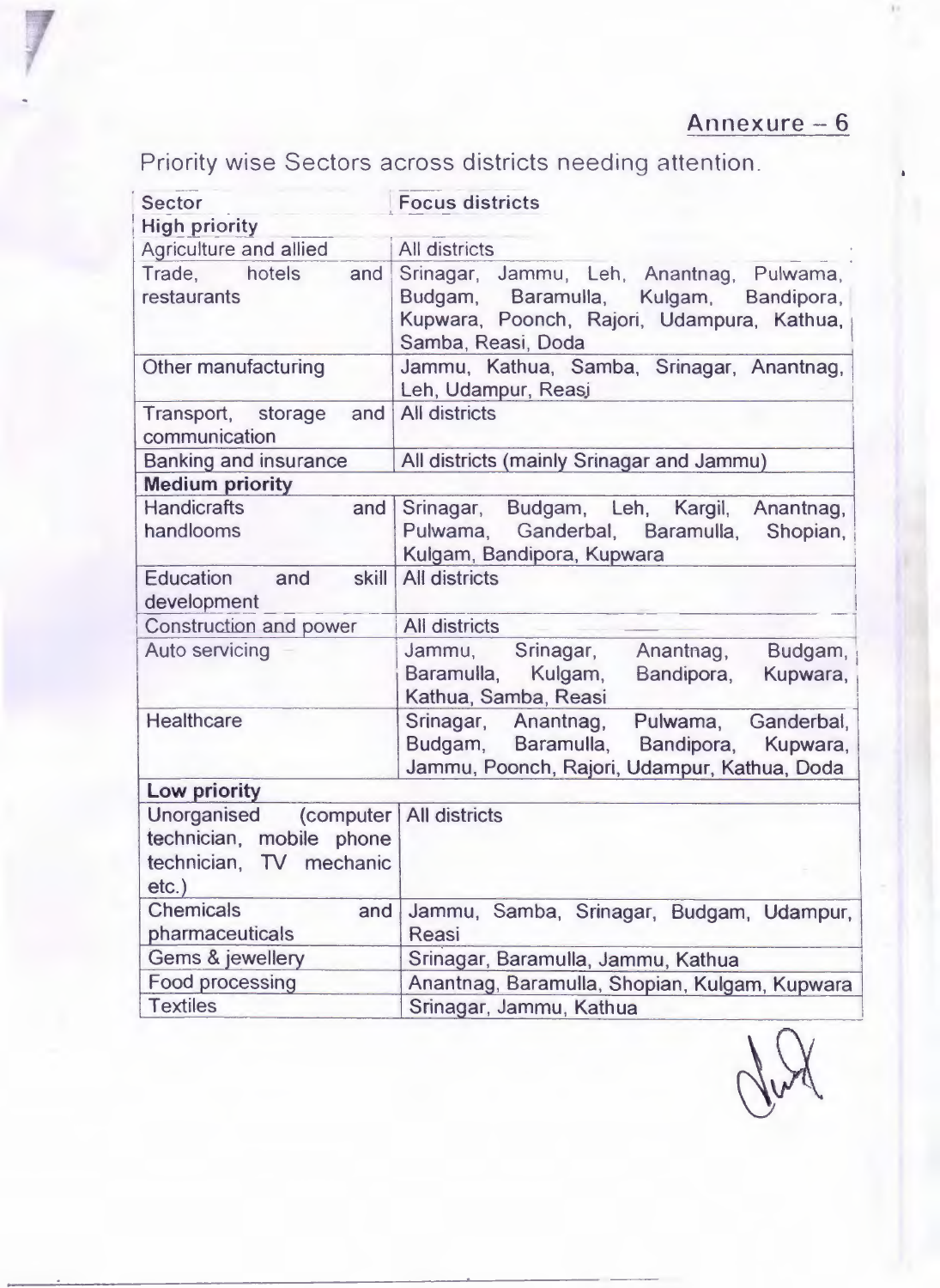#### Annexure-7

The top ten sectors and the allied 50 Skill Trainings to be imparted under the mission are as under:

| 4-Categories                        | 10-Sectors                         | 50-Skills                                                                                                                                                               |
|-------------------------------------|------------------------------------|-------------------------------------------------------------------------------------------------------------------------------------------------------------------------|
| Heritage<br>Industry                | <b>Handicrafts</b>                 | 1. Papier Mache<br>2. Wood Carving<br>3. Crewel making<br>4. Kani Shawl<br>5. Namda making<br>6. Khatamband<br>7. Carpet weaving<br>8. Hand embroidery                  |
| <b>Traditional</b><br><b>Trades</b> | <b>Construction &amp; Building</b> | 9. Carpentering<br>10. Plumbing<br>11. Masonry<br>12. Electric Fitting                                                                                                  |
| <b>Modern Trades</b>                | <b>Tourism</b>                     | 13. Tour operator<br>14. Tourist Guide<br>15. Waiter<br><b>16. Chef</b><br>17. Caterer<br>18. Room Attendants<br><b>19. Travel Desk Executive</b>                       |
|                                     | <b>Heath care</b>                  | 20. Nursing<br>21. Paramedic<br>22. Technician<br>23. Health Clinic operator                                                                                            |
|                                     | Telecommunication                  | 24. Mobile Repairing<br>25. Computer Repairing<br>26. Electrical equipments                                                                                             |
|                                     | <b>Services</b>                    | 27. Beautician<br>28. Fitness trainer<br>29. Florist<br>30. Front Office mgr.<br>31. Accountant<br>32. Call Centre executive<br>33. Security Guards<br>34. Housekeeping |
|                                     | <b>Clothing &amp; Textile</b>      | <b>35. Fashion Designing</b><br>36. Apparel making                                                                                                                      |